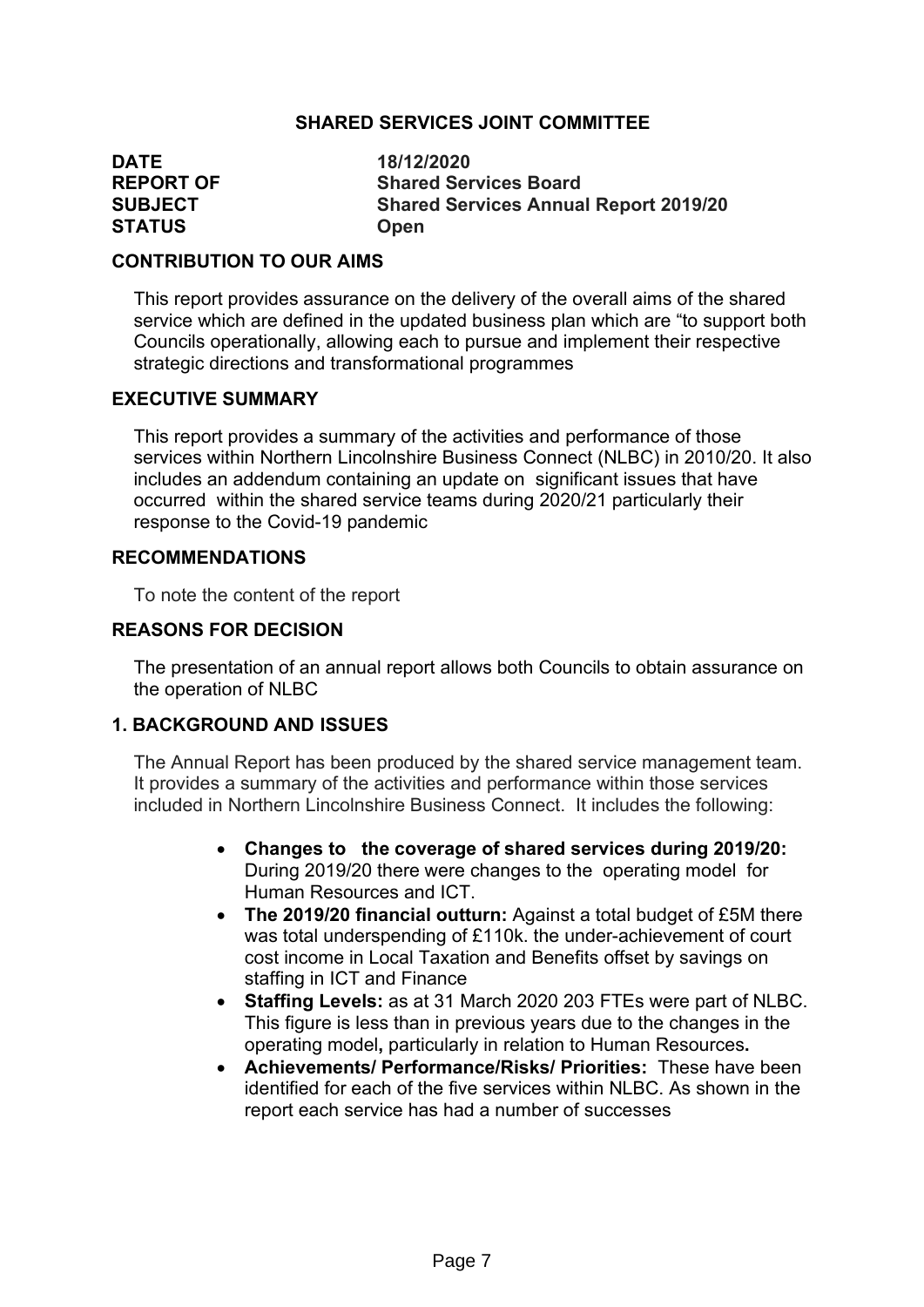There is also an addendum to this report which provides an update on key issues which have occurred in 202021 since the production of the Annual Report, particularly the shared service response to Covid-19.

# **2. RISKS AND OPPORTUNITIES**

Each service area identified potential risks to meeting their shared objectives as shown in the annual report. These risks were evaluated and included in a shared risk register which has been monitored by the Shared Service Management Team

# **3. OTHER OPTIONS CONSIDERED**

Not applicable- it is expected practice for an annual report to be presented to the relevant committee so it can obtain assurance on the operation and performance of shared services

# **4. REPUTATION AND COMMUNICATIONS CONSIDERATIONS**

Failure to deliver the aims of shared services could lead to potentially negative communications and reputational damage**.** 

# **5. FINANCIAL CONSIDERATIONS**

Not applicable for this report

# **6. CLIMATE CHANGE AND ENVIRONMENTAL IMPLICATIONS**

No climate change and environmental implications associated with this report

# **7. FINANCIAL IMPLICATIONS**

Any relevant financial implications are included in the body of this report.

# **8. LEGAL IMPLICATIONS**

There are no specific legal implication related to this report

# **9. HUMAN RESOURCES IMPLICATIONS**

Any relevant legal implications are included in the body of this report.

#### **10. WARD IMPLICATIONS**

No specific ward implications either for North Lincolnshire Council or North East Lincolnshire Council

# **11. BACKGROUND PAPERS**

None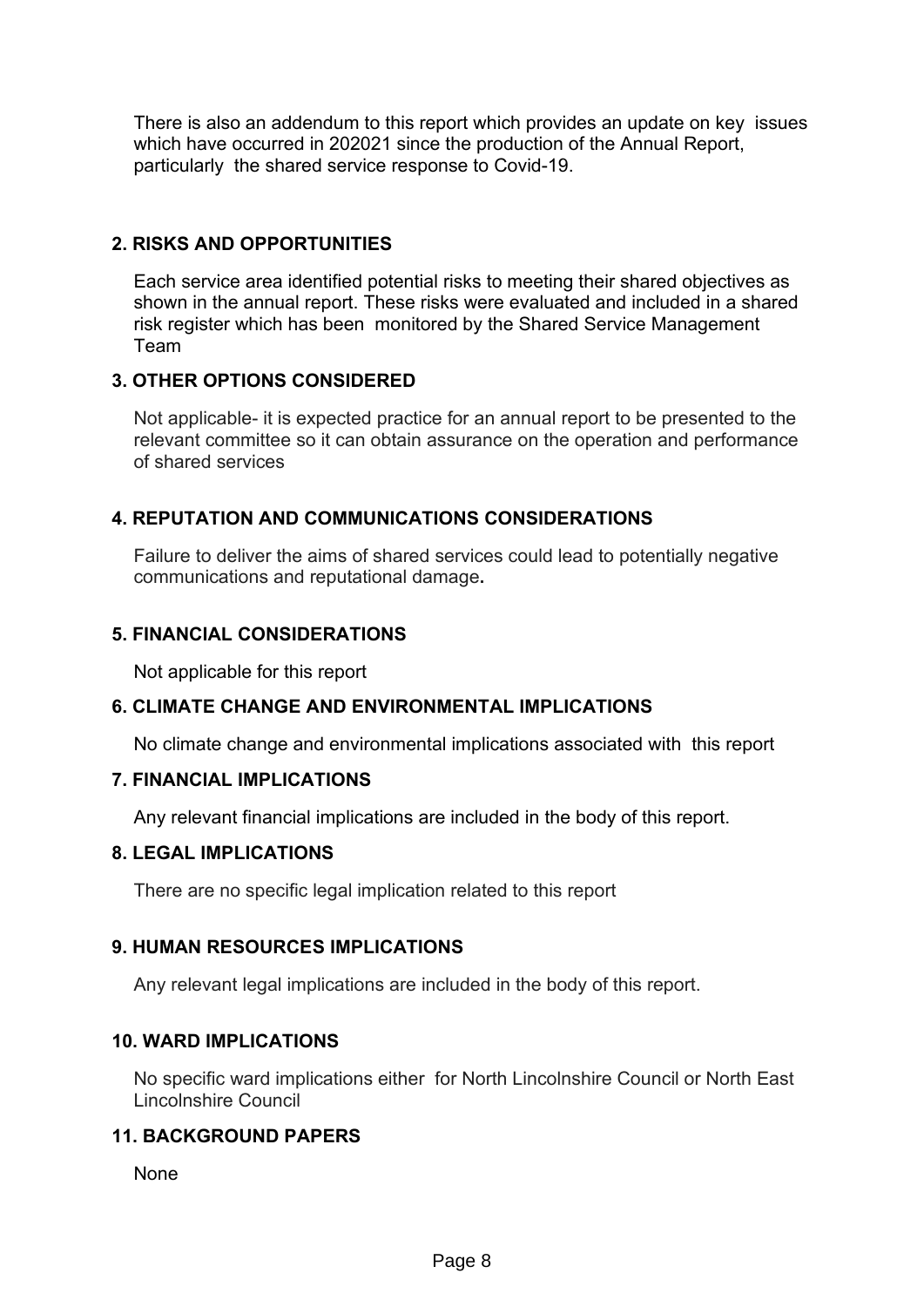# **12. CONTACT OFFICER(S)**

Peter Hanmer Chair of Shared Services Management Team 01472 323799

# **SHARON WROOT DIRECTOR OF RESOURCES AND GOVERNANCE**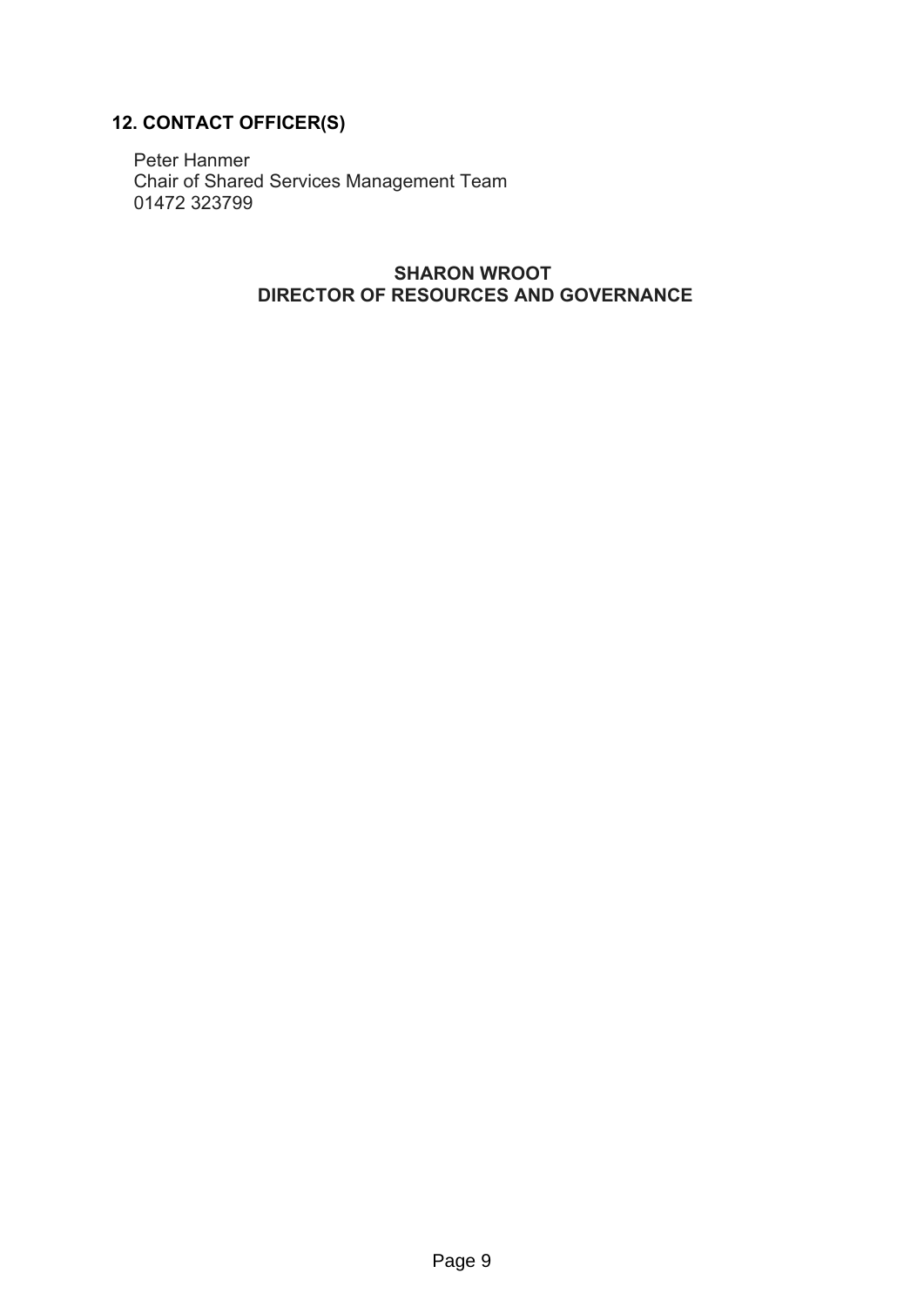

# **Northern Lincolnshire Business Connect**

# **Annual Report 2019/20**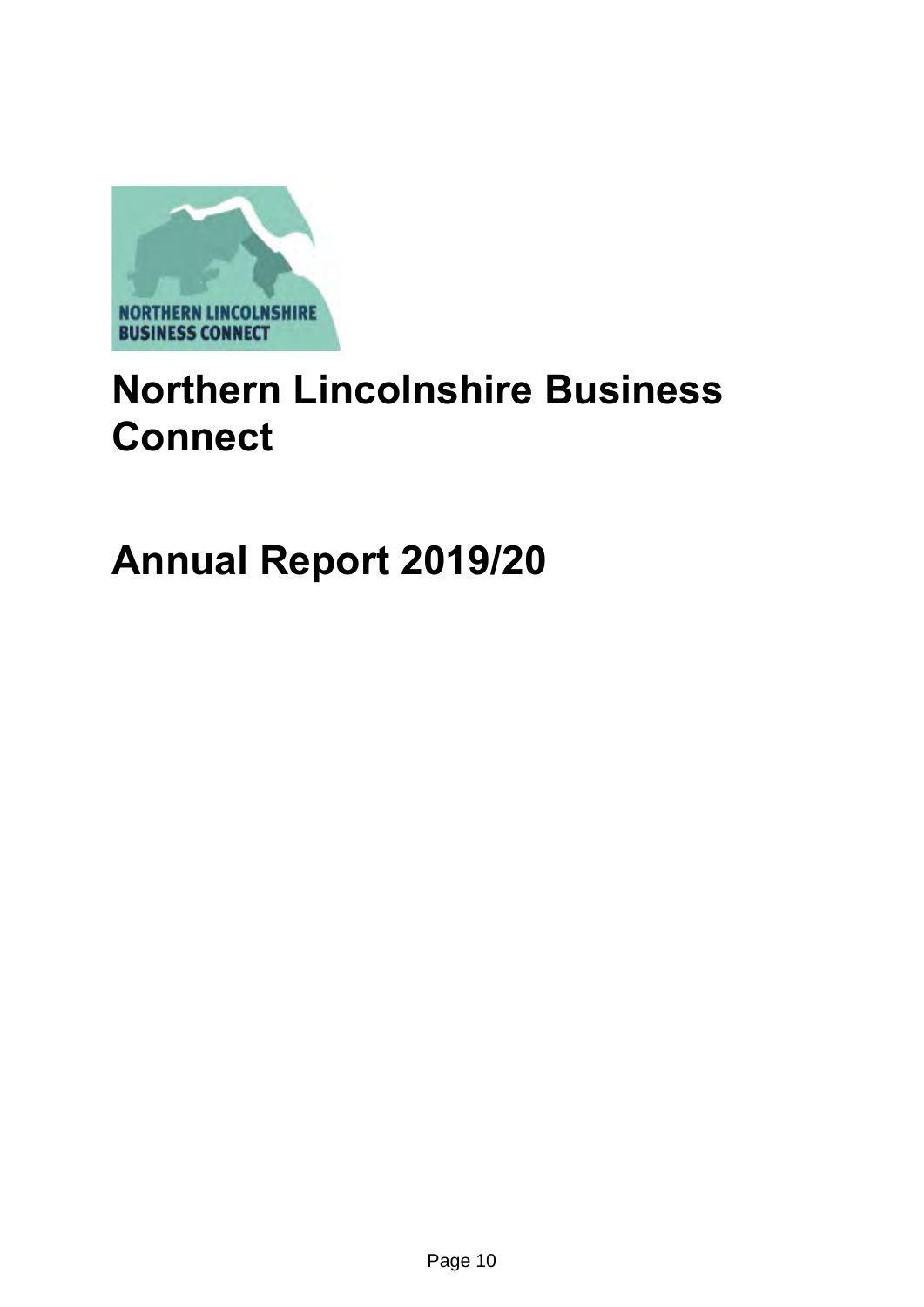# **Introduction**

The Annual Report has been produced by the shared service management team. It provides a summary of the activities and performance within those services included in Northern Lincolnshire Business Connect.

The shared services operations have once again operated effectively, keeping both councils safe during the year. Positive assurance has been received from internal audit in relation to systems and process operated with in shared services, and services have performed well against key performance indicators.

In addition to the annual report, an addendum has been prepared and is attached which provides a commentary on how the shared service teams have responded to covid-19 and any significant service events which has occurred in 2021/21

# **Operating Model**

In September 2019 an updated Busines Case was approved by the Joint committee and during 2019/20 further changes were made to the operating model as shown below.

# *Human Resources*

Change implemented following the Shared Services – A Case for Change, resulted in advisory and payroll remaining within the Core HR offer, however they operate independently for each Council. Services to schools, however, remain within the Core HR offer.

The Occupational Health and Safety Manager is employed by NELC and works 20% of their time on a consultancy basis at NLC, some shared processes also currently remain in place.

# *ICT*

2019/20 began with ICT serving each Council with a local strategic capability and a shared core of ICT delivery teams, however transition has begun to split operational staff too with the aim of completing this transition by 1<sup>st</sup> April 2021.

It is still intended to share infrastructure / licensing where beneficial to do so, however each Council has differing transformation plans, and timescales for achieving these.

# *Finance*

The core Finance offer consists of the following teams.

- Technical Accounting
- Financial Systems
- Financial Governance
- Finance ServiceDesk

The Finance Service desk currently operates as two separate teams with shared management. In addition, the North East Lincolnshire Treasury team provided services to both councils.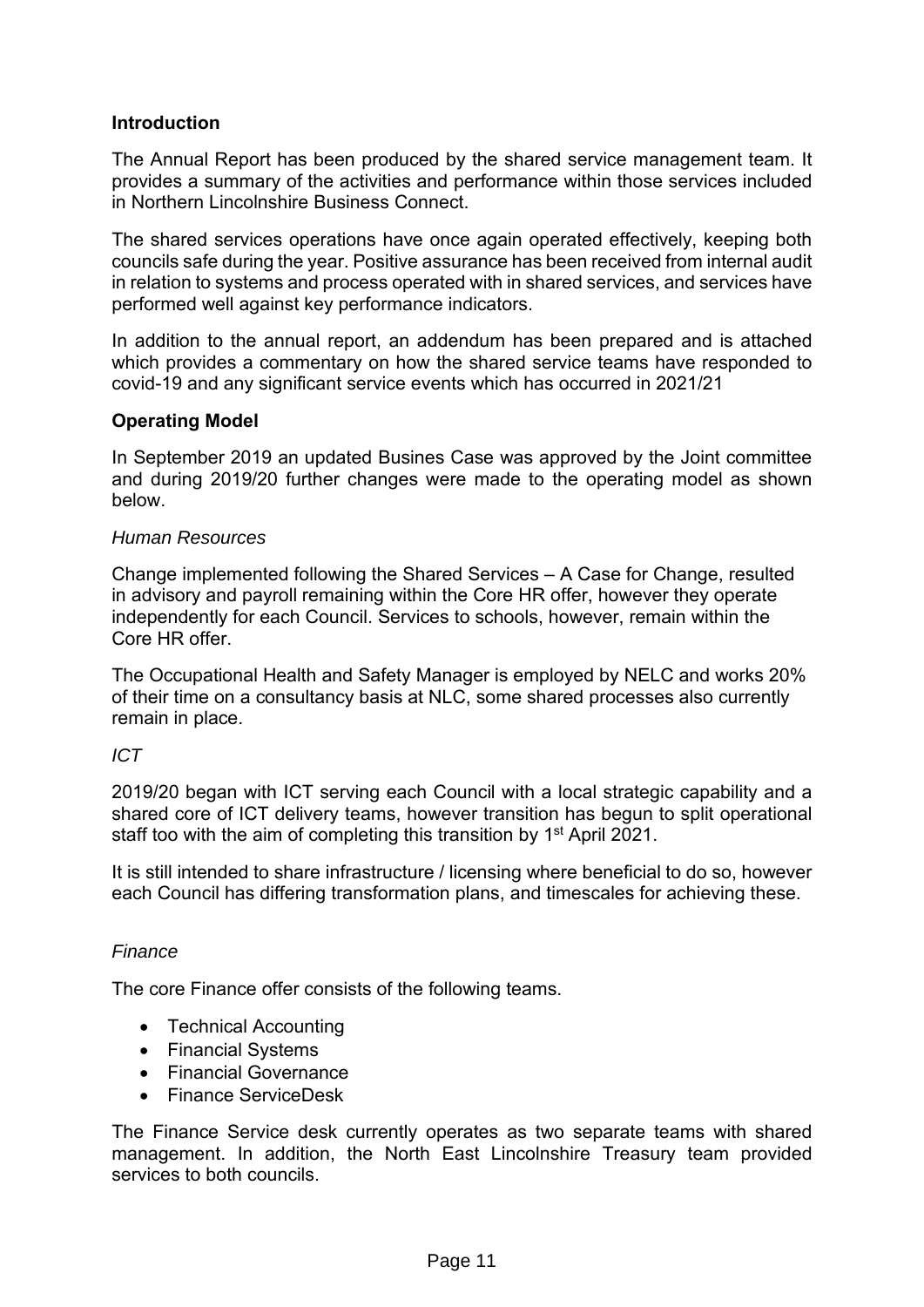Audit and Assurance (The Assurance People) remains unchanged since its inception. It includes internal audit, counter fraud, risk management, insurance and the aspects of governance relating to the production of the code of governance and the compilation of the Annual Governance Statement (AGS)

# **Covid-19**

In March 2020 the operations of both councils were significantly affected by the Coronavirus pandemic. Each area within the shared service successfully put in place business continuity plans in response to the emergency with minimum disruption to each Council as a result.

Furthermore, the shared services stepped up to respond to the challenges posed by coronavirus, such as:

- ICT initiatives that enabled widespread virtual/agile working at both councils within a very short space in time, testament to correct strategic decisions made previously in terms of MS-Teams investment, seamless VPN technology and adopting a cloud first strategy
- Audit and Assurance providing assurance and advice on the design of controls relating to new systems and income streams resulting from Covid - 19 such as business grants, hardship grants, and PPE and shielding hubs stock control. It also has played an important role in the verification process relating to business grants
- Successfully made payments to suppliers, provided business grants, and provided business rate reliefs.

More detail on how the shared services responded to the pandemic during 2020/21 is contained in the Addendum to this report.

# **Budget**

Appendix 1 shows the 2019/20 outturn for shared services. Against a total budget of £5m there was total underspend of £101K.

The main reasons for this underspend were the under-achievement of court cost income in Local Taxation and Benefits offset by savings on staffing in ICT and Finance.

# **Staffing**

As shown in the table below as of 6 May 2020/21 206.7 FTEs were part of NLBC. This figure is less than in previous years due to further changes in the operating model.

|                                     | <b>NELC</b><br>(FTEs) | (NLC<br>(FTEs) | <b>Total</b> |
|-------------------------------------|-----------------------|----------------|--------------|
| Local Taxation &<br><b>Benefits</b> | 56.5                  | 52.2           | 108.7        |
| ICT                                 | 21.8                  | 22.6           | 44.4         |
| Finance                             | 15.3                  | 15.0           | 30.3         |
| <b>Audit and Assurance</b>          | 10.6                  | 9.7            | 20.3         |
| <b>Total</b>                        | 104.2                 | 99.5           | 203.7        |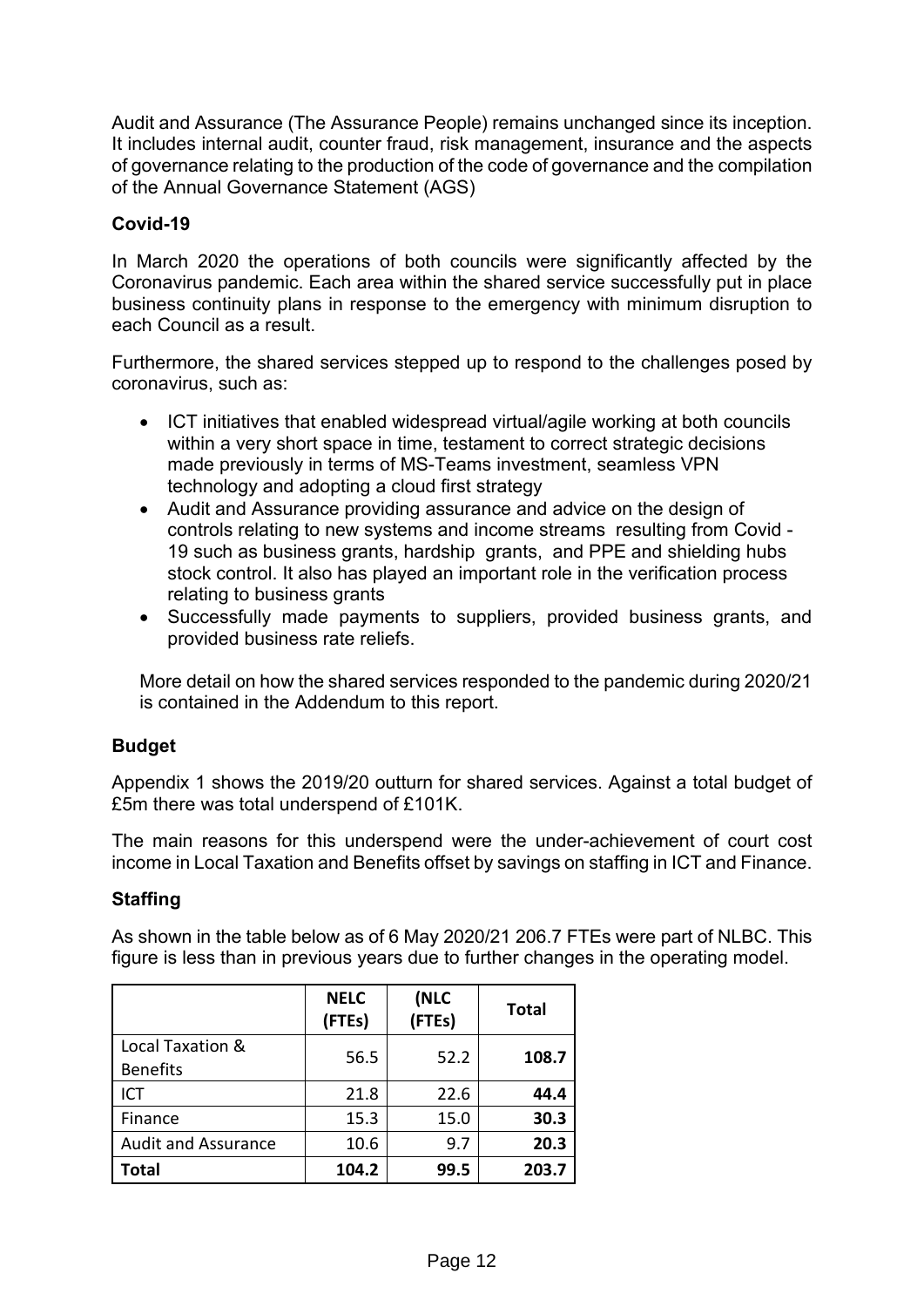# **Implementation of Human Resources/ Payroll and Finance systems**

MHR were awarded the contract for Human Resources and Payroll for both councils, following a joint tender process. The implementation phase is being undertaken separately by each Council. Both are working towards a planned implementation date of 1 April 2021.

The contract for the Finance system was awarded to Unit4 and Embridge Consulting. A single shared system is to be implemented. The Covid-19 pandemic has impacted on the implementation which is now scheduled to go-live in September 2021.

# **Achievements/ Performance**

The shared service teams had a set of key indicators. Performance against these indicators are shown on Appendix 2. A commentary of the performance of each team, including its achievements and how it has implemented the actions contained is shown in Appendices 3-6. The report demonstrates that shared services have been successful in delivering to expected performance levels.

#### **Risk management**

During 2019/20 the shared service management team identified the following risks in relation to shared services and these were included in both councils' risk register. These risks are periodically reviewed by the shared service management team, and overall were assessed as medium.

#### **Next steps**

As the shared services evolve the busines case will be updated to reflect changes in the composition of the shared service model.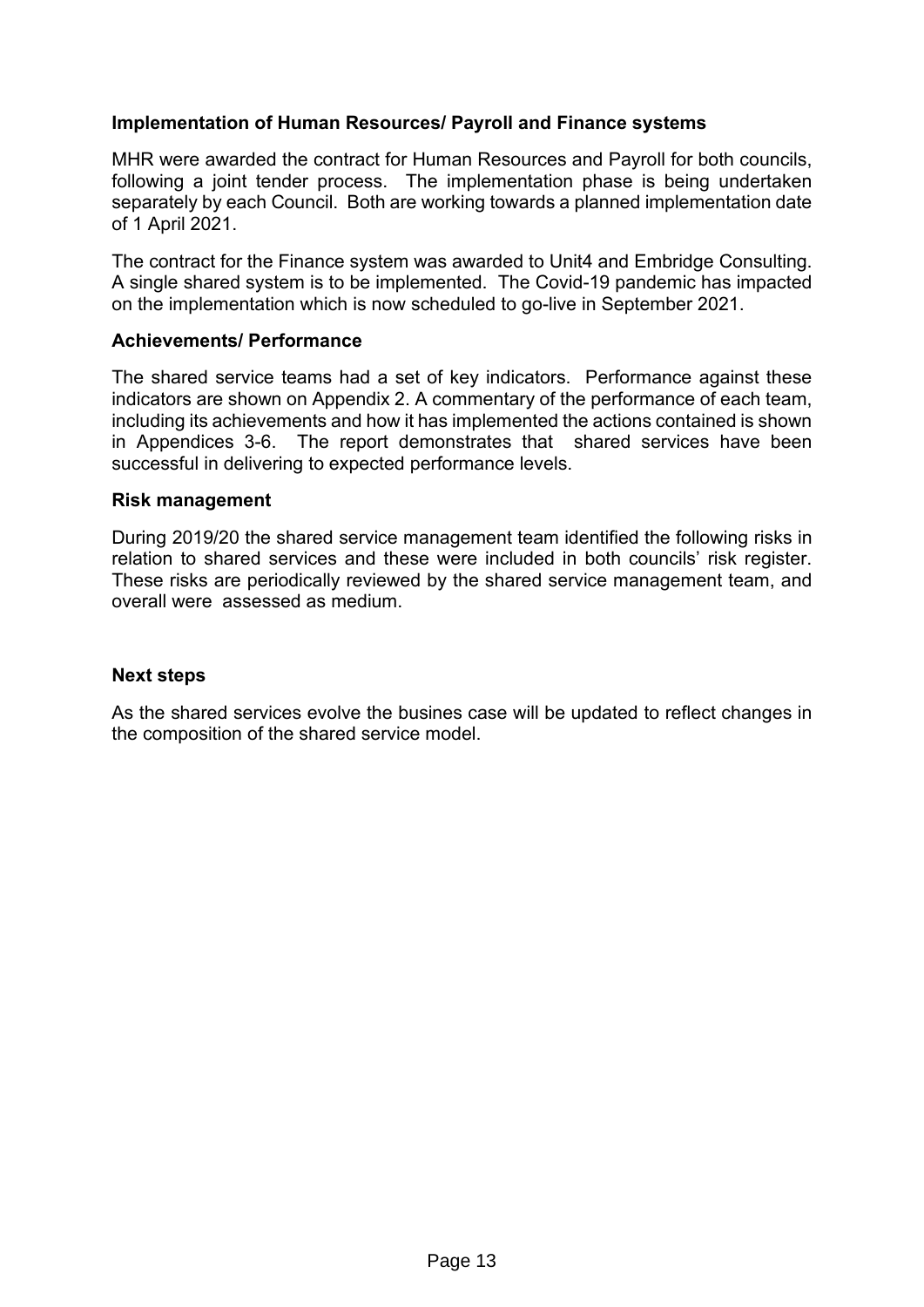# **Appendix 1: 2019/20 outturn**

|                                      | <b>Budget</b><br>(Ek) | <b>Actual</b><br>(Ek) | <b>Variance</b><br>(Ek) | %age    |
|--------------------------------------|-----------------------|-----------------------|-------------------------|---------|
| <b>ICT</b>                           | 1,954                 | 1,841                 | $-113$                  | $-5.8%$ |
| Finance                              | 1,416                 | 1,388                 | $-28$                   | $-2.0%$ |
| <b>Audit and Assurance</b>           | 821                   | 810                   | $-11$                   | $-1.3%$ |
| <b>Local Taxation &amp; Benefits</b> | 771                   | 822                   | 51                      | 6.6%    |
|                                      | 4,962                 | 4,861                 | $-101$                  | $-2.0%$ |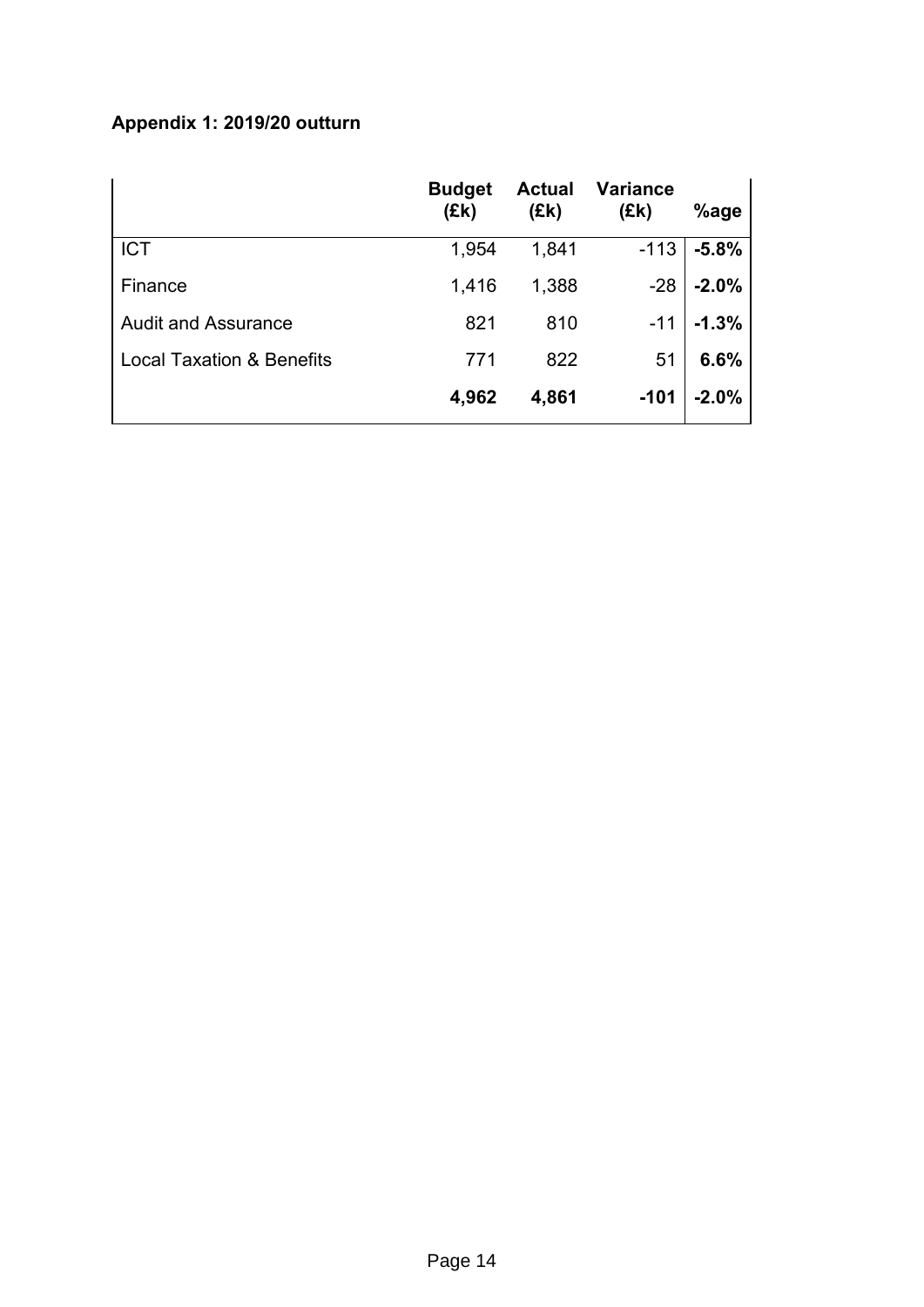# **Appendix 2: Performance against key indicators**

See S/sheet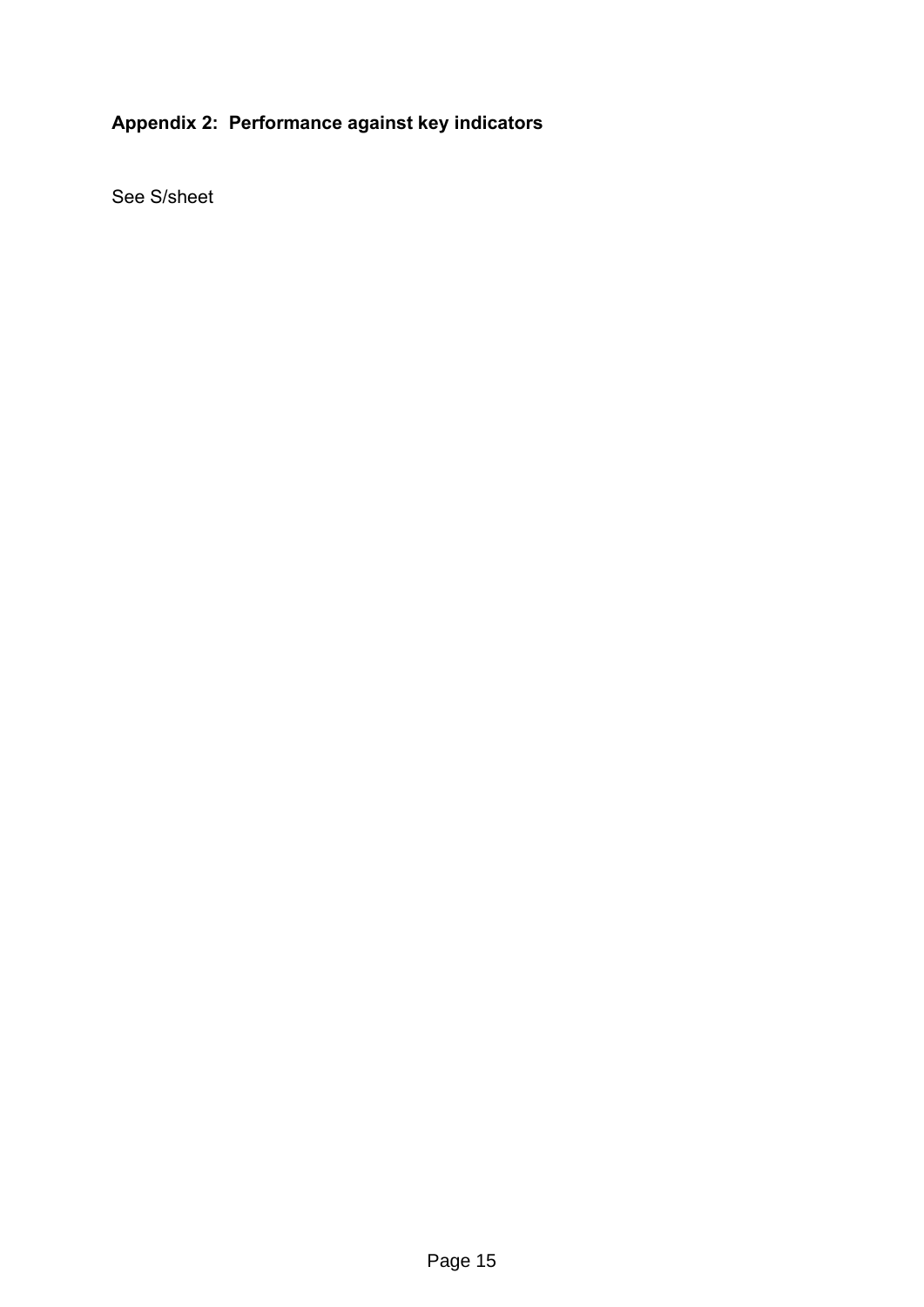# **Appendix 3 Assurance People**

# **Achievements, including implementation of actions from the updated business case**

During 19/20 the team has had a number of achievements:

- As reported in the respective Head of Internal Audit Annual reports provided to provide audit work in line with professional standards
- Improved performance delivery in relation to processing insurance claims
- Updated the code of governance at both Councils
- Produced the daft Annual Governance at both Councils to required timescales, including the additional requirement of recording assurance provided by management around the impact of Covid-19
- Enhanced and circulated escalation policies to ensure audit plans are delivered in a timely fashion
- Developed a communication policy to raise awareness of counter fraud
- Develop an enhanced data matching tool to identify potential fraudulent transactions particularly around local taxation and benefits
- Further developed the use of data analytics to increase the efficiency and effectiveness of audit and counter fraud testing
- Supported the Councils' response to Covid-19 by providing advice and support in relation to the design and operation of controls in place in relation to business grants, payments to suppliers, adult social care and stock control for PPE and shielding hubs.

# **Performance**

The team achieved most of its key indicators in 19/120 e.g.

- Audit continues to meet the required Public Sector Internal Audit Standards, and therefore the Councils can continue to place reliance on the quality of its works
- Although Covid-19 impacted o the resources available to complete the audit plan in April and June sufficient work was carried out to provide a reliable opinion on the Councils' respective control environments
- High satisfaction from customers of audit in terms of "did the audit go well" and "did the audit make a difference "
- Counter fraud processes compliant with CIPFA Fraud code
- % of insurance claims submitted to insurers within the mandatory 21 days of receipt

However, the target for the % of audit actions implemented by service managers by the due date at 90% was not achieved 63% for NELC and 58% for NLC was not achieved)- both escalation and reporting processes have been enhance in 2020/21 to improve performance against this indicator.

# **Risks**

• Delivery of the audit plans in 2020/21 due to the resources required to support the council's response to Covid-19 in quarter 1, and the impact of Covid-19 on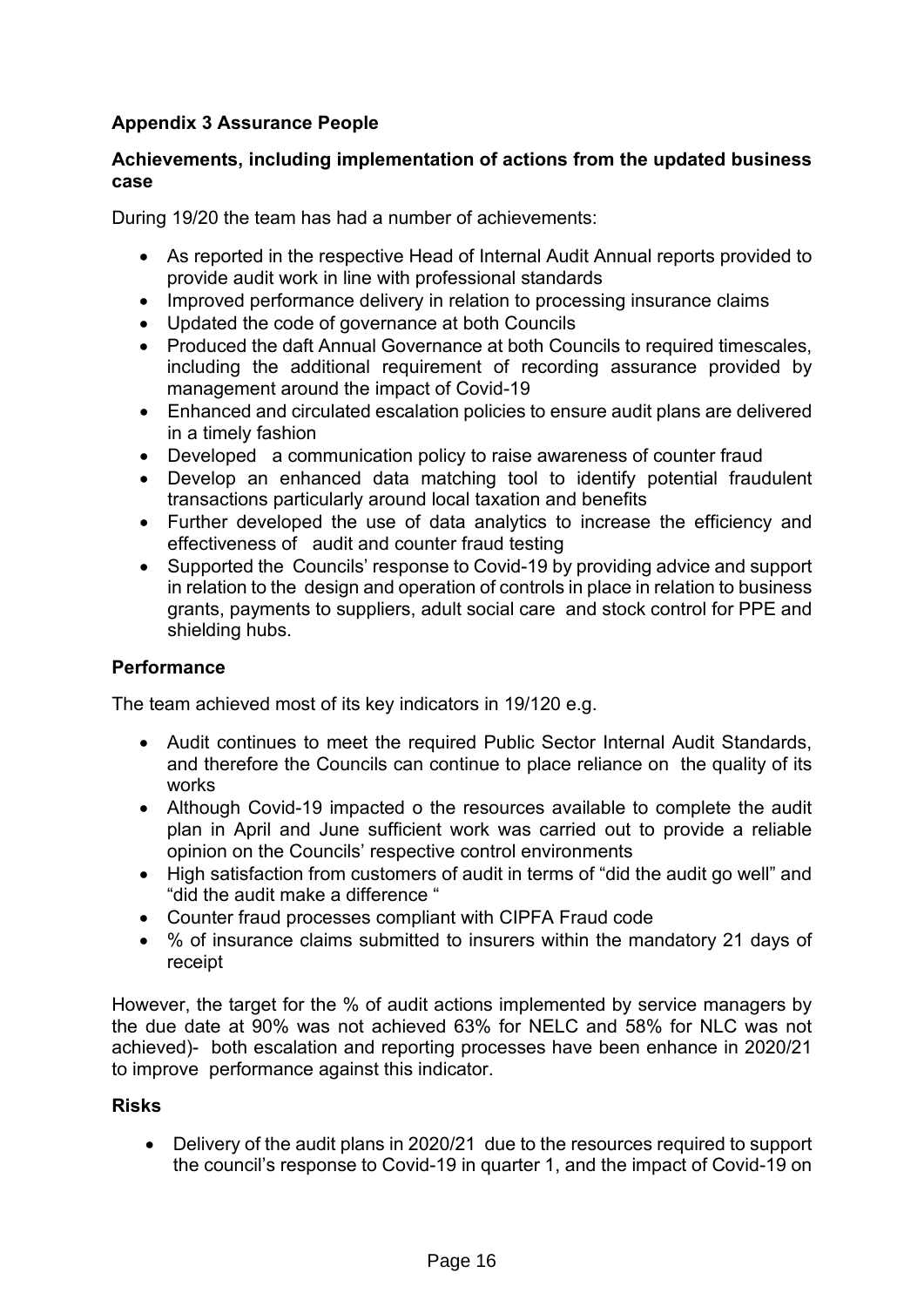the councils' control environment and risk profile. This is being mitigated by an on-going review of the audit plans to ensure that where applicable work is reprioritised to ensure that there sufficient coverage to provide a reliable yearend opinion

• Potential lack of resilience within the insurance team to meet demand pressures- this is being mitigated by a review of processes within the insurance team and also an upgrade to the existing ICT systems.

### **Priorities for 2020/21**

- Work with auditees to speed up the audit process, implement agreed actions in a timely manner, and increase their understanding of the role and importance of internal audit in particular and internal control in general.
- Investment in specialist software to improve data matching in relation to high risk fraud areas (this was due in late 2019/20 but was delayed due to Covid-19)
- Continue to review processes within the insurance team to manage demand pressures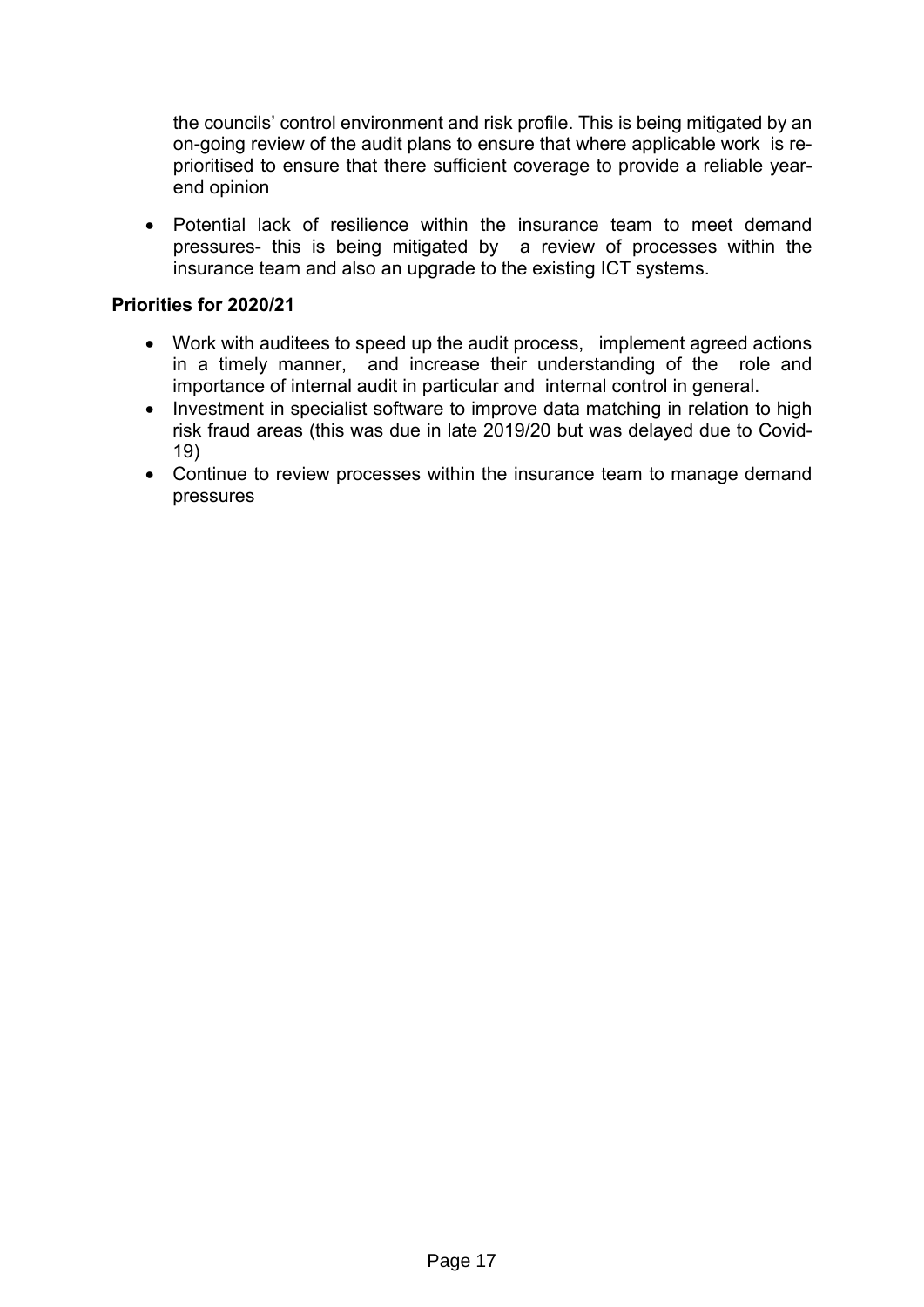# **Appendix 4: Finance Partners**

# **Achievements, including implementation of actions from the updated business case**

- Notably there has been the introduction of shared closedown processes and treasury management practices.
- Accounts will be submitted in accordance with statutory deadlines
- The savings identified at the outset have been realised on an annual basis. Further targeted savings will materialise with systems investment.
- Changes made to the Shared Service as part of the 2018/19 reset has redefined the scope and expectations.
- Payments to suppliers, business grants, business rate reliefs and have been processed promptly to support challenges posed by Coronavirus.

# **Performance**

Performance indicators suggest that the service has continued to operate without any major flaws. e.g.

- The percentage of invoices matched by volume and electronic payments have shown a steady upward trajectory since April 2016
- The percentage of Invoices paid within 30 days of approval has improved at both NELC and NLC
- There have been no significant accounting issues reported and unqualified audit reports have been issued at both councils.
- No significant issues have arisen for either Council following the external audit process.

# **Risks**

- Although currently being managed, resources and capacity remain a risk. An appropriate level of resources is key to service delivery and adequately supporting the transformation/change agendas underway at both councils.
- In addition, the financial systems at both councils are coming to the end of their life and system investment is required.
- The overall workforce demographic and the need to ensure future plans have appropriate consideration for skills, resilience and succession planning.

# **Priorities for 2020/21**

- Vision is still to embrace digital agenda to increase levels of automation and reduce the need for manual interventions (through systems investment).
- Future models of delivery need to align with future priorities of the Shared Service arrangements for each Council
- Ensure the team has the right skills to meet future demands and expectations.
- Team continuing to work alongside services to support better debtor management.

Continuous review and challenge of service delivery structure, capacity and practice to ensure on going achievement of best possible performance. Taking an innovative and, where possible, commercial approach to the delivery of accountancy services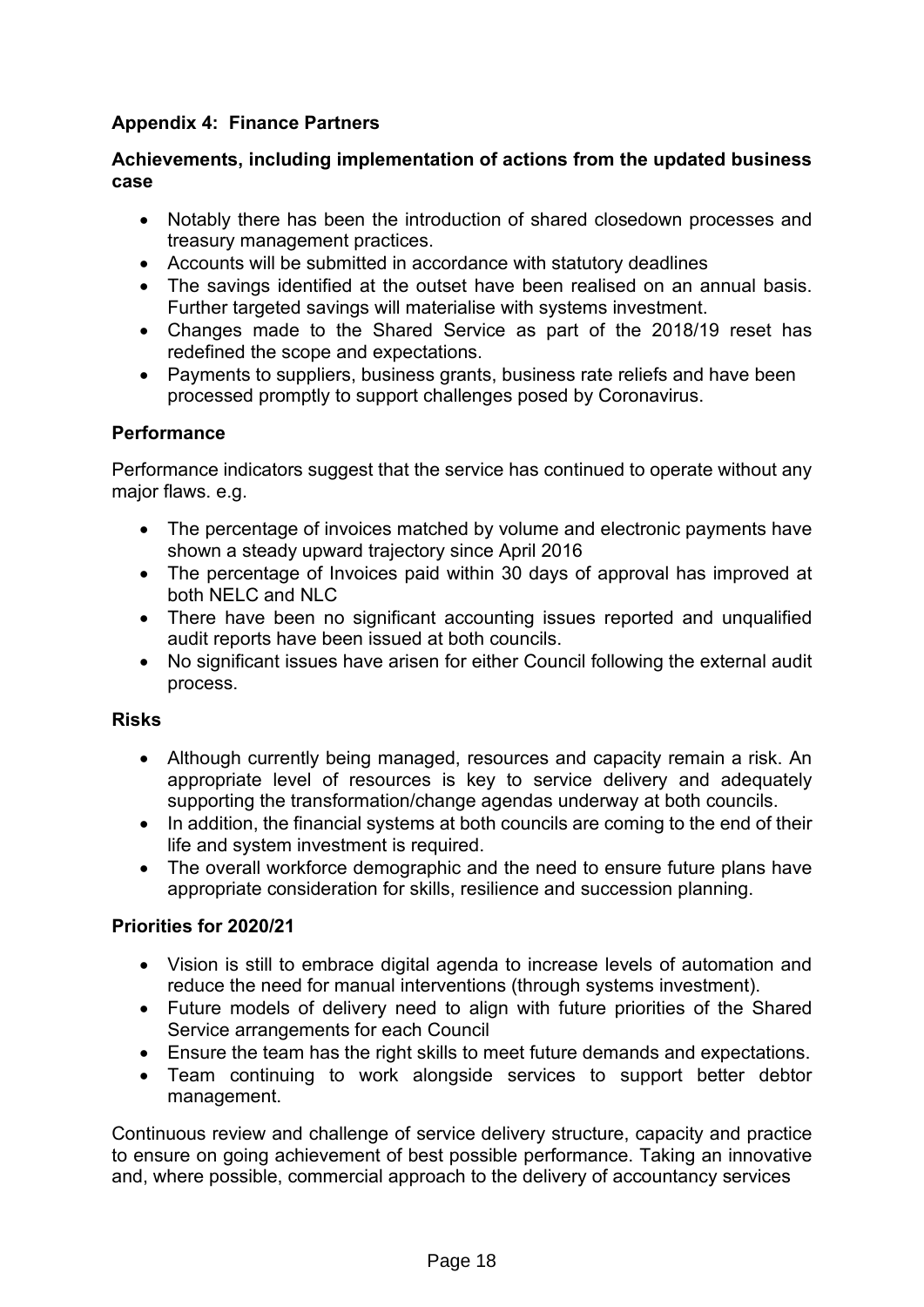# **Appendix 5: IT Enablers**

# **Achievements, including implementation of actions from the updated business case**

- **PSN Compliance/IT Security:** Continued enhancement of our approach to Microsoft security updates, ensuring that our IT infrastructure and devices have the latest, most secure systems. PSN compliance was maintained. No serious IT breaches.
- **CCG integration:** North Lincolnshire CCG and North East Lincolnshire CCG now both fully supported by the ICT Service. The offer is standard across both organisations providing a seamless service for both CCG's.
- **COVID-19 Response** IT has supported the lockdown requirements very quickly and enabled agile/homeworking on a mass-scale. IT has also played a key role in enabling the requirements of shielding hubs, and providing management information around the needs of their communities
- The emergency response to COVID-19 was handled separately with each Council to ensure appropriate local requirements were met according to the priorities of respective Councils

# **Performance**

- **ICT Call Volumes:**
	- o In 2019/2020, the IT Enablers have received over 32,000 requests for ICT support.
	- o Between April 2020 and end-November 2021 almost 23,000 requests for ICT support
	- o These requests include the provision of new hardware, such as agile devices and resolution to technical faults. These requests are part of the business-as-usual activity and do not include other projects carried out, or anything handled through MS-Teams channels
- **Key ICT System Availability:** Throughout 2019/20, and to-date since April 2020, all key IT systems (Inc. core data/voice infrastructure, websites and social care) remained accessible and within availability targets. There are sporadic issues with the telephony system used at NELC, and the root cause of the faults continues to be traced (without success at the current time).

# **Risks**

- Resources and capacity are an increasing risk. Staff resources are limited and there is becoming lack of skilled resources in some areas due to natural turnover (i.e. retirement, promotions etc). The review of the IT shared service needs to consider this position as part of the future proposals.
- Risk that savings related to specific council initiatives will be difficult to achieve.
- Risk that the ongoing savings programme cannot be achieved due to the capacity in the core, and its ability to deliver change as opposed to ICT support/Business as Usual. The review of the IT shared service needs to consider this risk within the future proposals.
- Access to training budgets to ensure that we have suitably skilled staff to deliver the ongoing and developing technologies.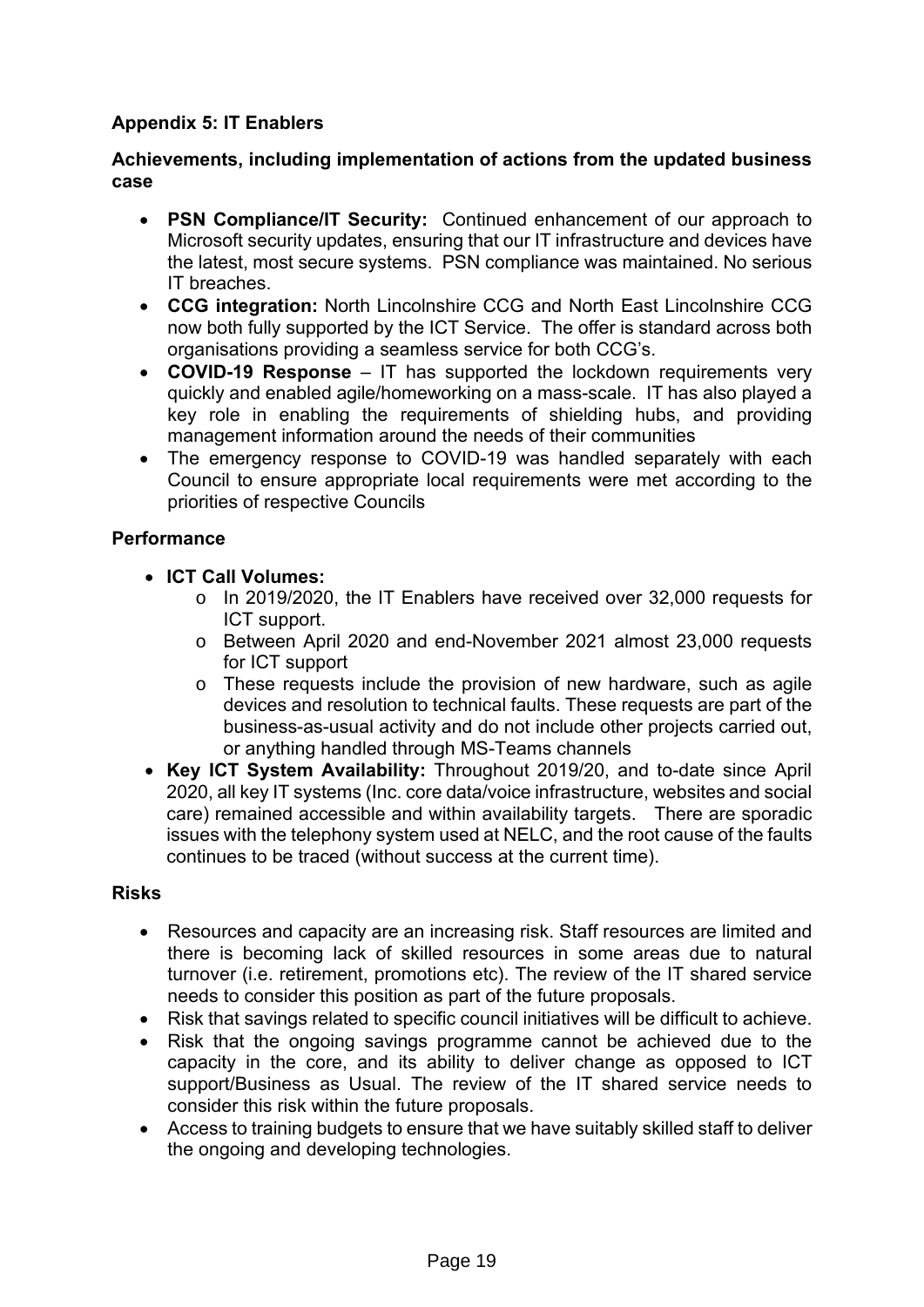- Risks that decisions taken in isolation of the other Council have an adverse impact on capacity and operational activity. The review of the IT shared service needs to consider this as part of the future proposals.
- Risks that decisions are taken around infrastructure which have a financial impact on the other Council.
- The cyber security landscape continues to change, and the National Cyber Security Centre has written to all LAs about the raised threat levels. Our security activities are good, however neither Council has an 'Advanced Threat Protection' tool (as offered with the next level Microsoft license (E5) as standard).

# **Priorities for 2020/21**

- **ICT Shared Service** Continue with the review of the shared service, reverting staff to their host organisation.
- **Storage Area Network (SAN) replacement** The current shared SAN is becoming end-of-life (unsupported) and will need a support package / replacement implementing at each Council.
- **M365 adoption** The implementation of M365 products has put each Council in a good position so far, and the implementation and integration the full product suite will continue, building around cloud-first principles.
- **NELC Mobile Phone MDM Transition** NLC has a need to migrate from their existing 'Sophos' Mobile Device Manger (MDM) to Microsoft's 'InTune' that is part of the Microsoft license that is in place – this will enable access mobile access to email, calendars, MS-Teams, OneDrive, MS-Office products (from the cloud)
- **New Working Practices** The pandemic and organisational-homeworking has shown just how technology can enable working in an agile manner – Each Council will be assessing what the future working practice will look like, and our approach to technology will need to make sure it can support and enable that in the best way possible.

# **Appendix 6: Local Taxation and Benefits**

# **Achievements, including implementation of actions from the updated business case**

- Successful implementation and on-going management of the Long-Term Empty Council Tax premium for domestic properties which have been empty for two years or more. This has resulted in additional income for both councils.
- Further to the above point, work on the new premium for properties which have been empty for five years or more has commenced in advance of the new Council Tax year. This will run alongside existing premiums and will also lead to additional income for both councils.
- Strong Business Rates collection at NELC, ensuring vital and significant income.
- Council Tax collection has been higher than in any previous years in terms of the amount collected, again providing vital income streams.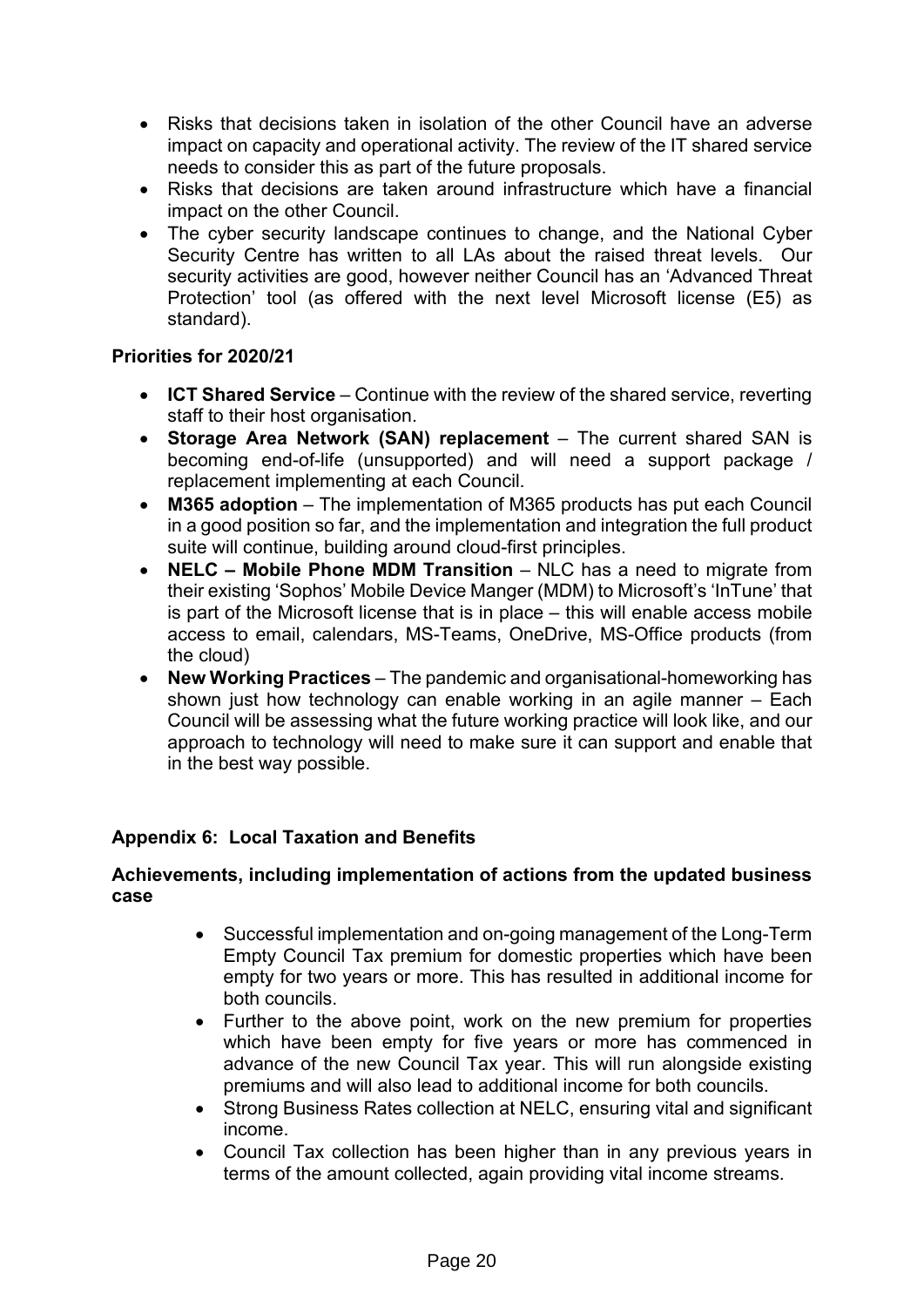- Successful budget management and delivery of efficiencies for the financial year ensuring delivery of a value for money service within ever reducing budget envelope.
- The service received excellent internal audit reports, external audit reports around Housing Benefit subsidy also provided strong assurance.
- Successful Annual Billing process at both councils, meeting all required deadlines and timescales.
- Staffing restructure of the Scanning and Admin team to streamline the service and provide financial efficiency.
- We have transferred some resource from benefits teams to revenues teams on a flexible and temporary basis to strategically meet service demand and upskill the workforce.
- Introduction of new Council Tax reminder letters, emploving behavioural science/nudge theory techniques.
- Discretionary Housing Payments of £298k at NELC and £208k at NLC have been paid into the community, representing the highest recorded spend at NLC.
- The service conducted a successful consultation exercise on planned changes to the Local Council Tax Support Scheme at NELC, resulting in the highest recorded number of responses for consultations of this nature at either council.
- The service responded to to the floods of 2019 by implementing Council Tax discounts for approximately 35 households within NLC.
- Significant improvements in the Housing Benefit team in terms of the measure of average days to complete new claims and changes of circumstances.
- The Workwell initiative has been successfully embraced at NLC, with rollout to the service gathering pace.
- The service has worked very successfully in collaboration with economic development teams as part of the Covid-19 response around Business Grants. This strong working relationship has been forged this year regarding NNDR related policy opportunities that support council plans, priorities and outcomes.
- In response to the Covid 19 outbreak, the service has demonstrated excellent business continuity and service wide agility to adjust and support local businesses and residents, as well as the workforce.

# **Performance**

Performance within Local Taxation & Benefits was strong for 2019/20. Key indicators are in place to measure turnaround times of Housing Benefit new claims and changes in circumstances, as well as their accuracy. Additionally, percentage collection of Council Tax and Business Rates are key performance measures.

At the end of March 2020, performance against the above-mentioned measures were as follows.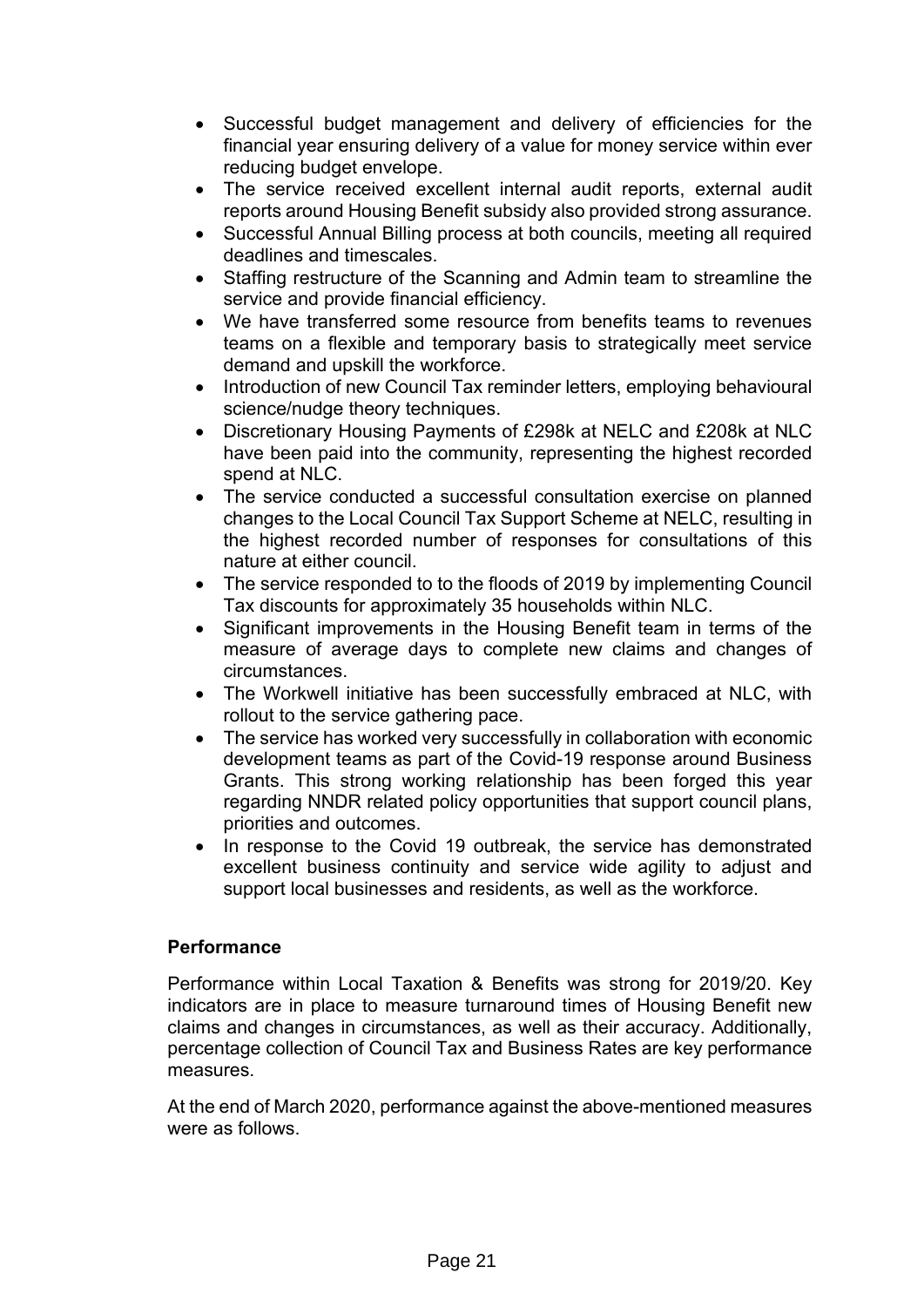- Housing Benefits new claims/changes combined at NELC 6.38 days target 13 days (a significant improvement on the previous year). Accuracy 90.93% against a target of 90%.
- Housing Benefits new claims/changes combined at NLC 5.75 days target 13 days (a significant improvement on the previous year). Accuracy 86.36% against a target of 90%, a drop in comparison to last year.
- Council Tax collection NELC 93.25%, a slight drop in comparison to last year's achievement of 93.50%.
- Council Tax collection NLC 95.25%, a slight drop in comparison to last year's achievement of 95.43%.
- Business Rates collection NELC 97.95%, a significant increase in comparison to last year's achievement of 97.19%.
- Business Rates collection NLC 95.67%, a significant decrease in comparison to last year's achievement of 97.81%, which is primarily attributable to specific local economic factors.

The above summary represents very good performance in the main, the only consistent element which is 'below target' across the shared service being Council Tax collection. There are a number of factors affecting collection, such as increases in the level of collectible liability, which, coupled with the on-going economic downturn in some regional areas, does prove very challenging. However, it is important to bear in mind that both councils actually collected more in Council Tax than ever before during the 2019/20 tax year, and the collection of outstanding monies continues well beyond the financial year in which they are due, leading to a much higher overall collection percentage within approximately four years. To exemplify this growth over the four years, the collection rate for the 2015/16 tax year currently stands at.

NELC – 98.18% (which stood at 95.95% at 31/3/16)

NLC – 99.01% (which stood at 97.16% at 31/3/16)

# **Risks**

- Covid 19 presents a significant level of risk regarding collection of both Council Tax and Business Rates. The collection and recovery process has changed significantly due to the pandemic and this will have a substantial impact on monies collected.
- The service continues to work to develop supportive strategies to help residents who are struggling financially due to Covid 19. This includes welfare benefits take up, the application of appropriate tax reliefs for businesses and residents and the employing of flexible payment arrangements.
- Delivery of the Local Council Tax Support Schemes within available resources as central government funding for the delivery of the scheme is reducing annually.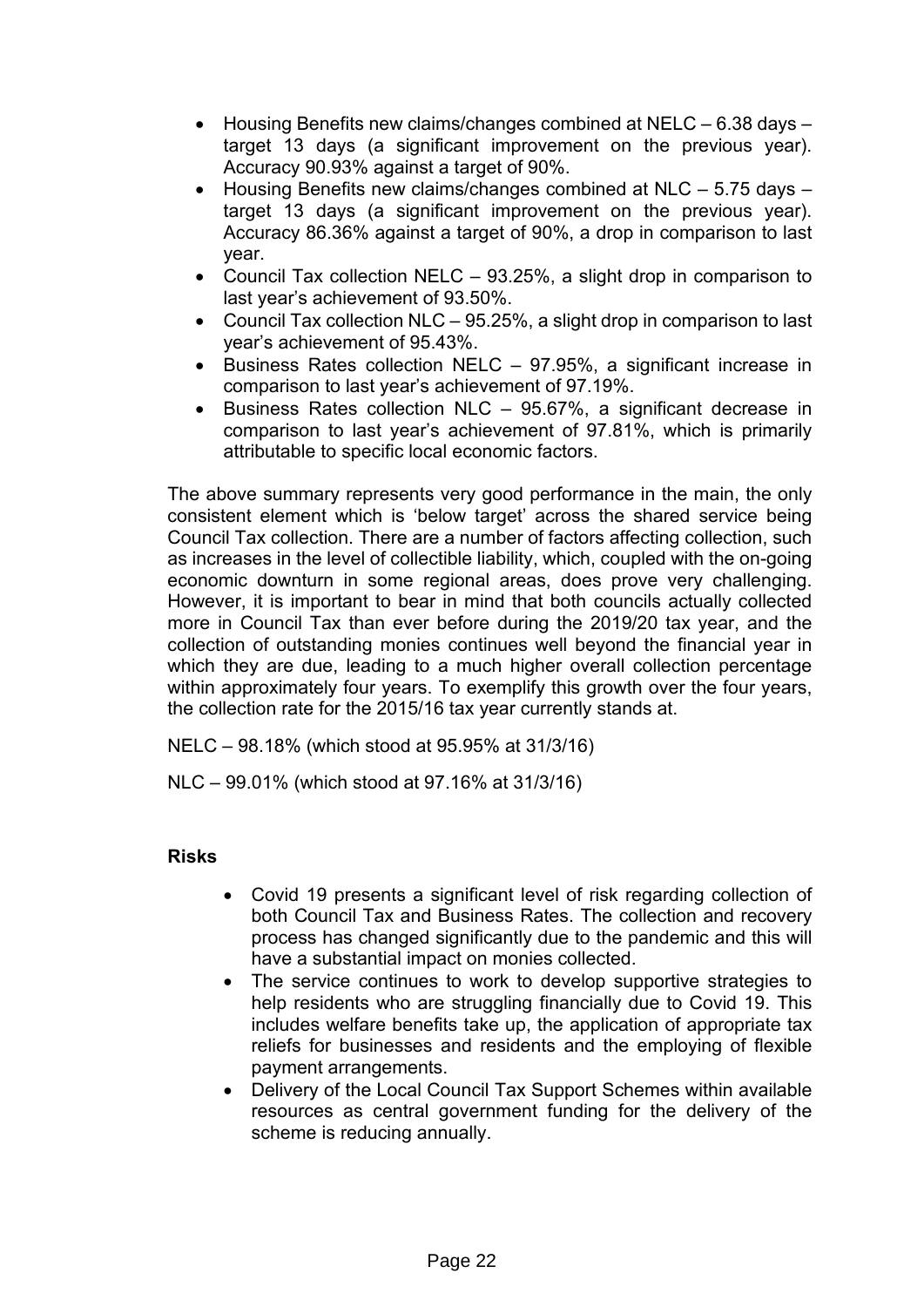- Lack of clarity around funding from outside sources (primarily DWP) and the impact this has on delivering the service within budget allocation.
- Outside of the much-changed position due to Covid 19, there remains a challenge around Council Tax collection due to the economic position across the region. Flexible and robust collection and recovery procedures are constantly reviewed and adapted to maximise income.
- As Business Rates retention nears closer, there is a risk around the challenge of collection and recovery of Business Rates, which, as with Council Tax, is collected in a flexible and robust way in order to maximise vital income for both councils.
- There is a new Income Management system being introduced at NLC, which will impact on the service. LT&B are involved in the process of introducing this new system.
- The changes which were planned around the administration of the Local Council Tax Support Scheme at both councils are delayed due to other service priorities which have arisen due to Covid 19.
- The service has reported and investigated a number of data breaches during the reporting year and this highlights the continued risk surrounding our use of data, particularly data which belongs to the DWP.

# **Priorities for 2020/21**

- Covid 19 recovery plans to be developed and implemented around collection of money, customer welfare support, service delivery and staff welfare and working practices.
- Work will need to commence this year on the revision of Local Council Tax Support Scheme administration, even though it may not be delivered until 2022/23.
- Continued improvement in achievements against performance measures, taking into account reducing workloads within the Housing Benefit area due to the Universal Credit rollout programme and the corresponding reduction in staffing resources.
- Service support for the review of Council Tax Single Person discounts which is due to be carried out by the shared service fraud team.
- Collaborative working with the Service Design team at NLC to conduct the discovery project around the shared service LT&B function. This is to include the proposition for Electronic Council Tax Billing.
- The service will continue to support the local economic development plans and policies at both councils by utilising legal LT&B related flexibilities